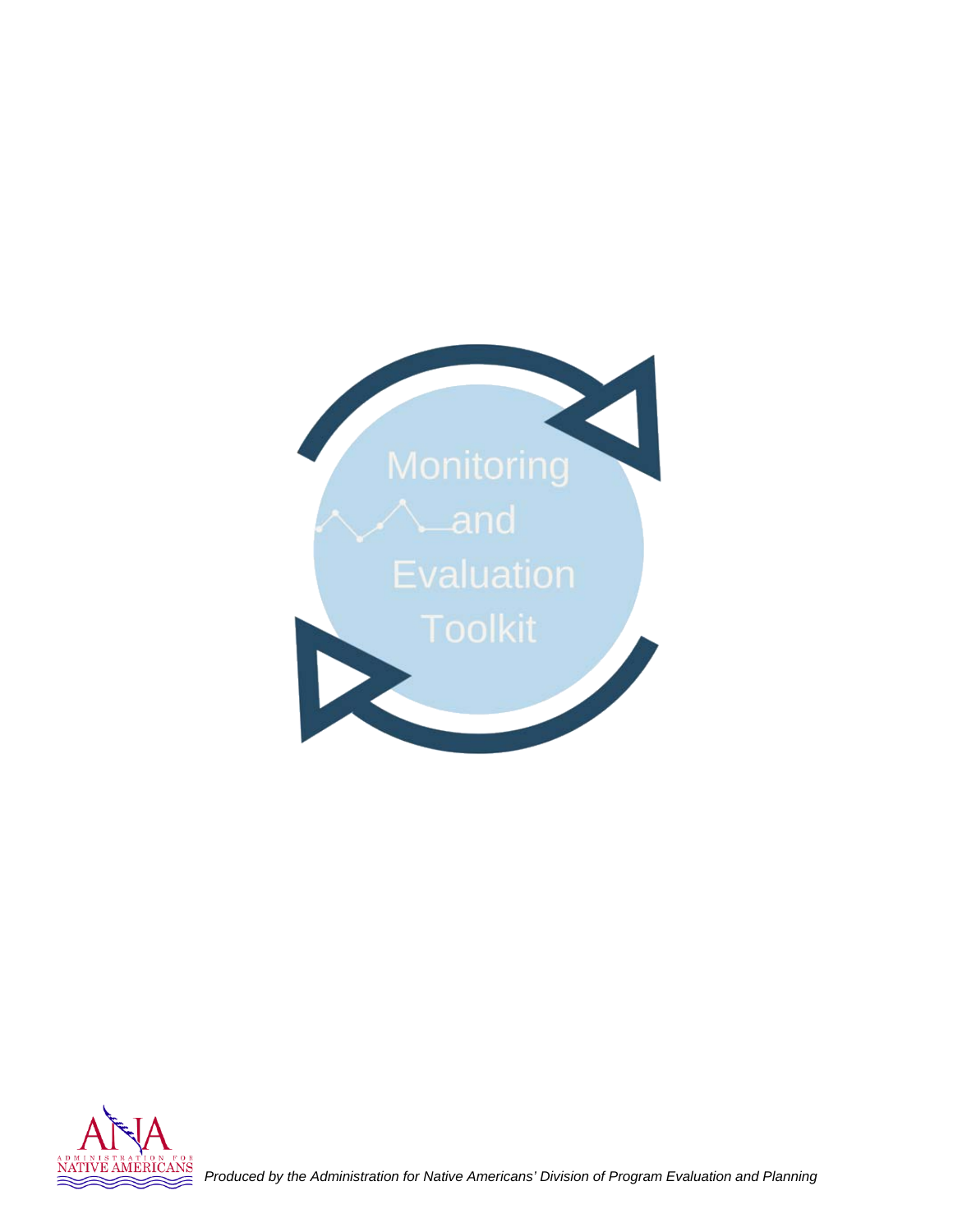## **Contents**

| Indicatesors |  |
|--------------|--|
|              |  |
|              |  |
|              |  |
|              |  |
|              |  |
|              |  |
|              |  |
|              |  |
|              |  |
|              |  |
|              |  |
|              |  |
|              |  |
|              |  |
|              |  |
|              |  |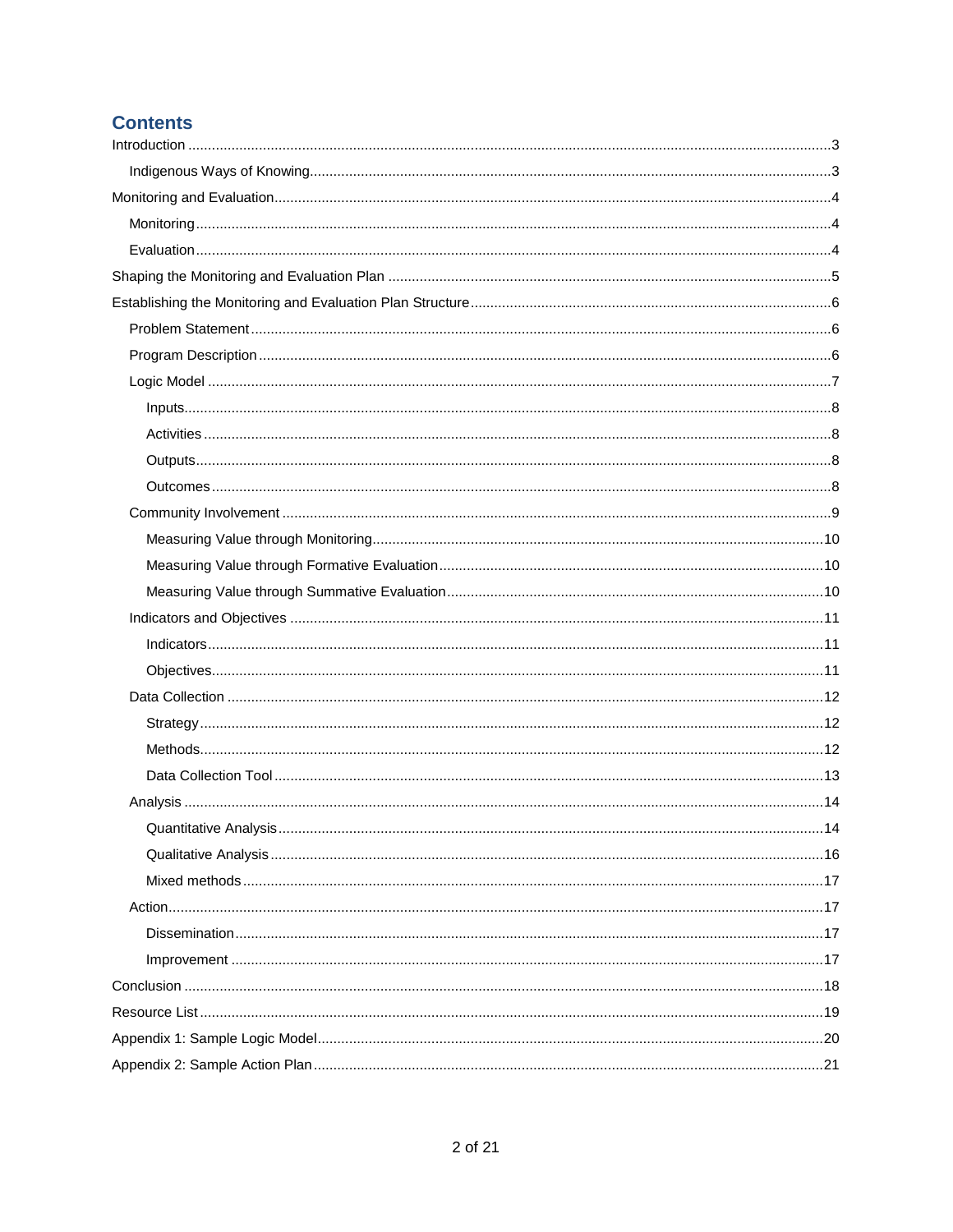## **Introduction**

<span id="page-2-0"></span>**Monitoring and evaluation** (M&E) are core components to successful program management. When used effectively, they are powerful tools that help create the story of your program and build evidence of its effectiveness. This Toolkit serves three purposes:

- ▶ To explore how indigenous ways of knowing should influence your approach to monitoring and evaluation
- ▶ To build upon existing knowledge of conducting community-based and communitydriven program evaluation
- ▶ To develop an M&E Plan that is responsive to your community and program

#### <span id="page-2-1"></span>**Indigenous Ways of Knowing**

Indigenous ways of knowing are a result of how a community's guiding narrative is woven through generations of experience, observation, and interpretation. Evaluation has always been a part of indigenous ways of creating knowledge.

*In basket making, it is important to have balance all around the basket. The basket maker must continually turn the basket as he or she works to inspect for balance and evenness. Similarly, by looking at our programs from multiple perspectives through evaluation, we also seek to create a more perfect product: one that balances our understanding of how goals connect to activities and results. In this sense, the evaluation focuses on learning throughout our work. We continually examine as we create and implement the program. We do not wait until the end of the program to conduct the evaluation. We must continue to look at our programs as they unfold so that we can render judgment and make decisions about how to ensure that the program is successful.[1](#page-2-2)*

Every voice has a value; every perspective can be learned from. Traditionally, considering everyone's perspective is how we learn to do things better for the whole. Evaluation that respects and includes all perspectives results in better programs that benefit your community and helps ensure the intended change is happening. The knowledge created through experience, observation, and interpretation of your program adds a new strand to the community's guiding narrative to strengthen it for future generations.

<span id="page-2-2"></span> <sup>1</sup> LaFrance, J. & Nichols, R. (2012) Indigenous Evaluation Framework. *American Indian Higher Education Consortium.*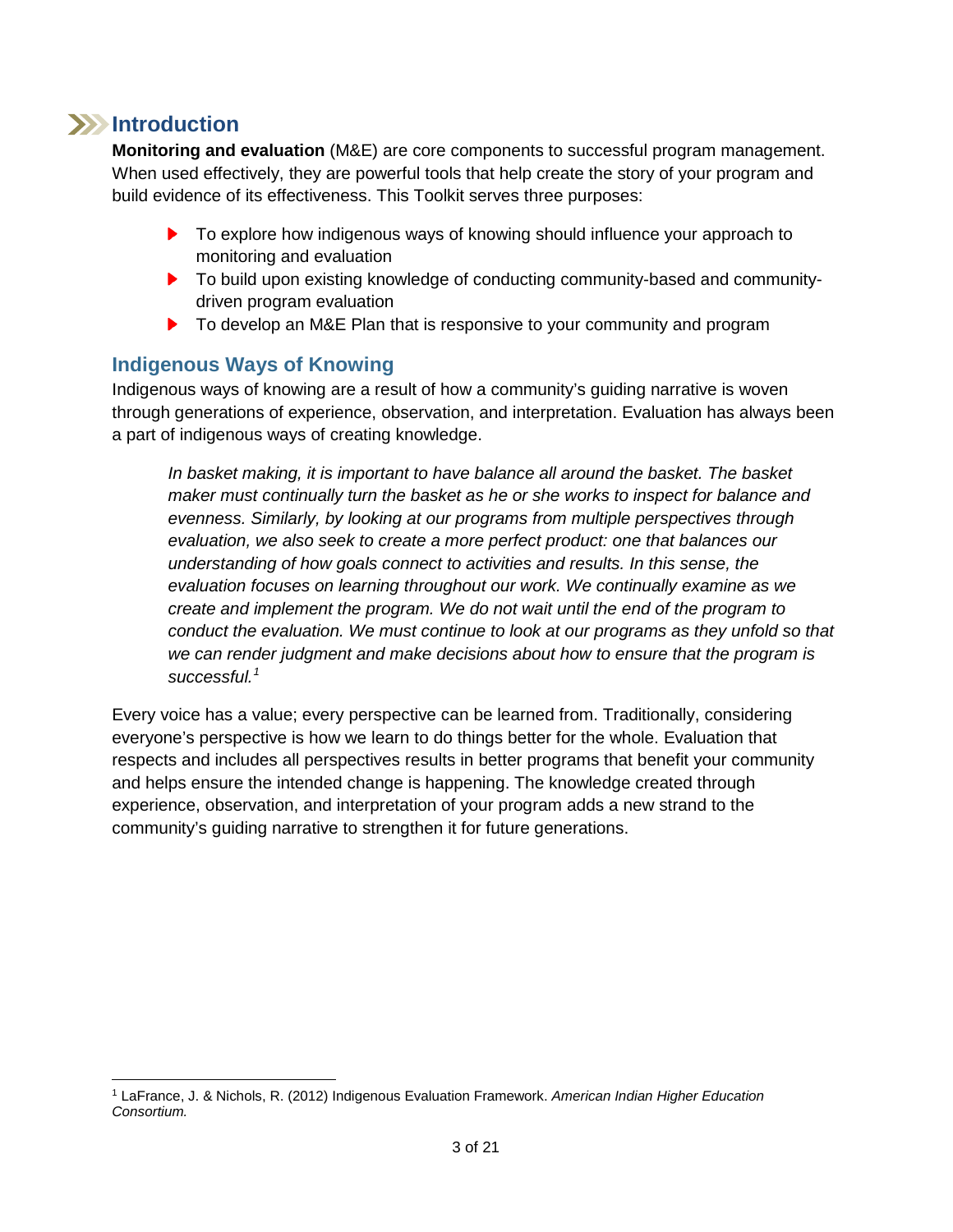## <span id="page-3-0"></span>**EXAMONITY MONITORY AND EVALUATION**

Monitoring and evaluation help create a visual "snapshot" of how your program works based on data that you collect and review. Monitoring and evaluation may address the type or level of program activities conducted (**process**), the direct products and services delivered by a program (**outputs**), and/or the benefits of those products and services (**outcomes**).

### <span id="page-3-1"></span>**Monitoring**

**Monitoring** is the on-going and structured collection of data at specific intervals as a program progresses.

Monitoring asks:

- $\blacktriangleright$  Are we on the right track?
- Are we meeting our intended targets?
- Are we using our resources efficiently and effectively?

#### **process**

type or level of program activities conducted

#### **outputs**

direct products and services delivered by a program

#### **outcomes**

benefits of those products and services

Monitoring checks the vital signs of a program. Collecting and reviewing data on how the program is progressing informs on-the-ground decision making, which gives you the ability to make data-driven choices on how to improve your program. Monitoring helps you identify what's working, pinpoint and resolve problems, and improve effectiveness and efficiency.

## <span id="page-3-2"></span>**Evaluation**

**Evaluation** is the comparison of actual program process, outcomes, and impacts against the proposed program plans.

Evaluation asks:

- $\triangleright$  Did we accomplish what we set out to do?
- ▶ What impact have we accomplished?
- $\blacktriangleright$  How did we accomplish it?

Evaluation assesses and measures the differences the program makes for its beneficiaries.

Evaluation can occur at the midpoint of a program, called a **formative**, process, or implementation evaluation, in order to reassess whether program activities and outputs are still appropriate as the program continues.

Evaluation can also occur at the end of a program, called a **summative**, outcome, or impact evaluation, to draw out lessons learned, promising practices for future programs, and the impact of the program itself.

#### **formative evaluation**

assesses process and implementation and can occur throughout the program, but likely at the midpoint

#### **summative evaluation**

assesses outcomes and impact and occurs at the end of a program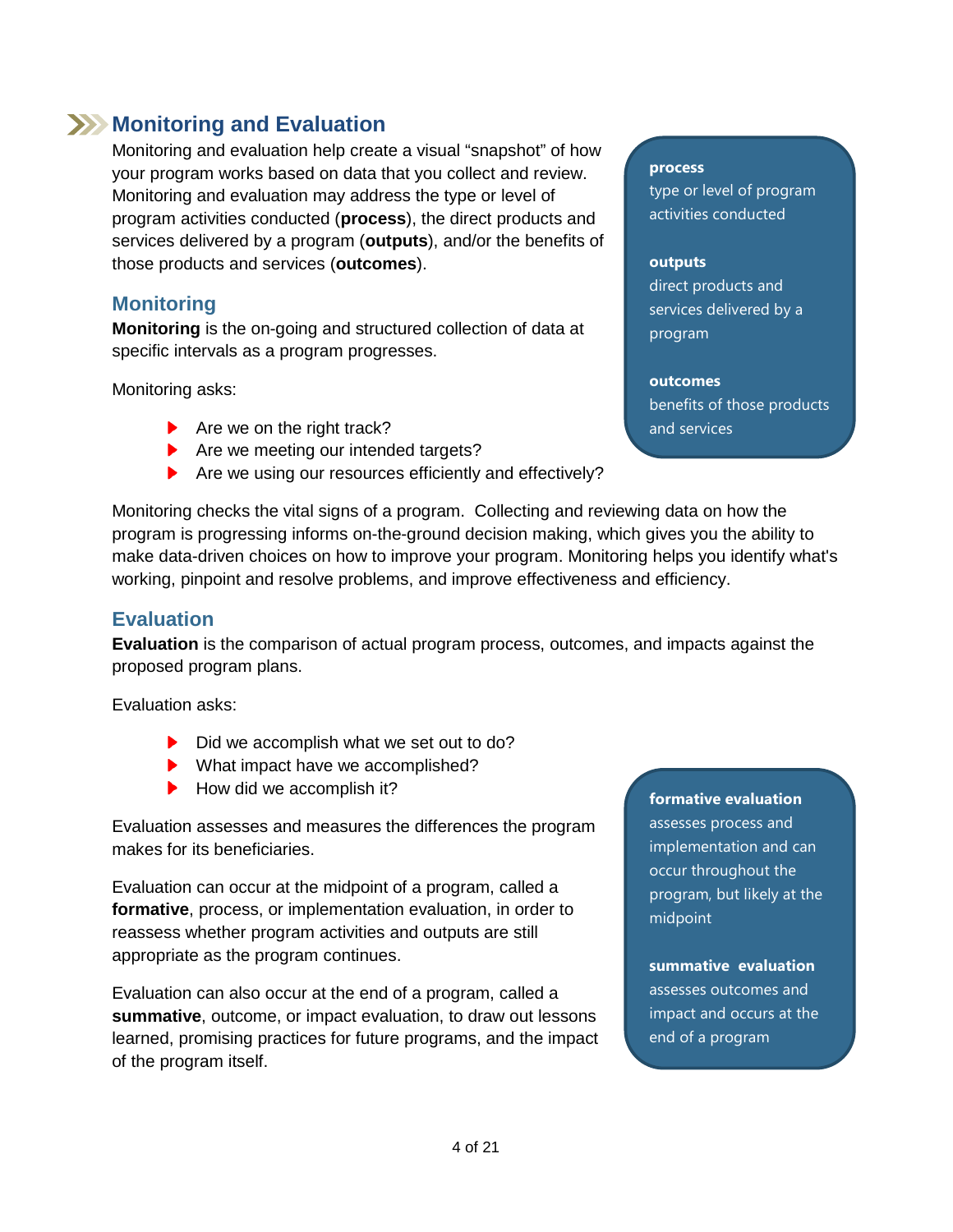While you may choose whether a formative evaluation is necessary (perhaps it is a short-term program so spending the time to do so would detract resources and time from achieving the intended impact), a summative evaluation is almost always necessary. Monitoring and evaluation provide you with the data to expand, replicate, and secure sustainable funding for the program.

## <span id="page-4-0"></span>**Shaping the Monitoring and Evaluation Plan**

Every program should have an M&E plan. In addition to stating how the program is going to measure what it has achieved, an **M&E plan** functions to document program progress, guide implementation, and preserve institutional memory. It can help you manage the program, supervise employees or volunteers, manage logistics, allocate resources, and report out to the participants, community, stakeholders, and potential future donors. **What questions do you have about your program?**

An M&E plan provides the structure to collect data that answers the questions you have about your program. Here are a few key areas for you to think about before you begin:

- ▶ Why are you conducting monitoring and evaluation?
- ▶ What do you need to measure?
- Who is included in the process, when, and how much?
- ▶ When, how, and how often will data be collected?
- ▶ Who will analyze the data?
- ▶ What reports will be prepared?
- ▶ Who will receive the reports?

Throughout this document we will demonstrate how to build an M&E plan. Within most sections you will find an example of how to document that particular element of the plan.

*Examples will appear like this throughout the Toolkit.*

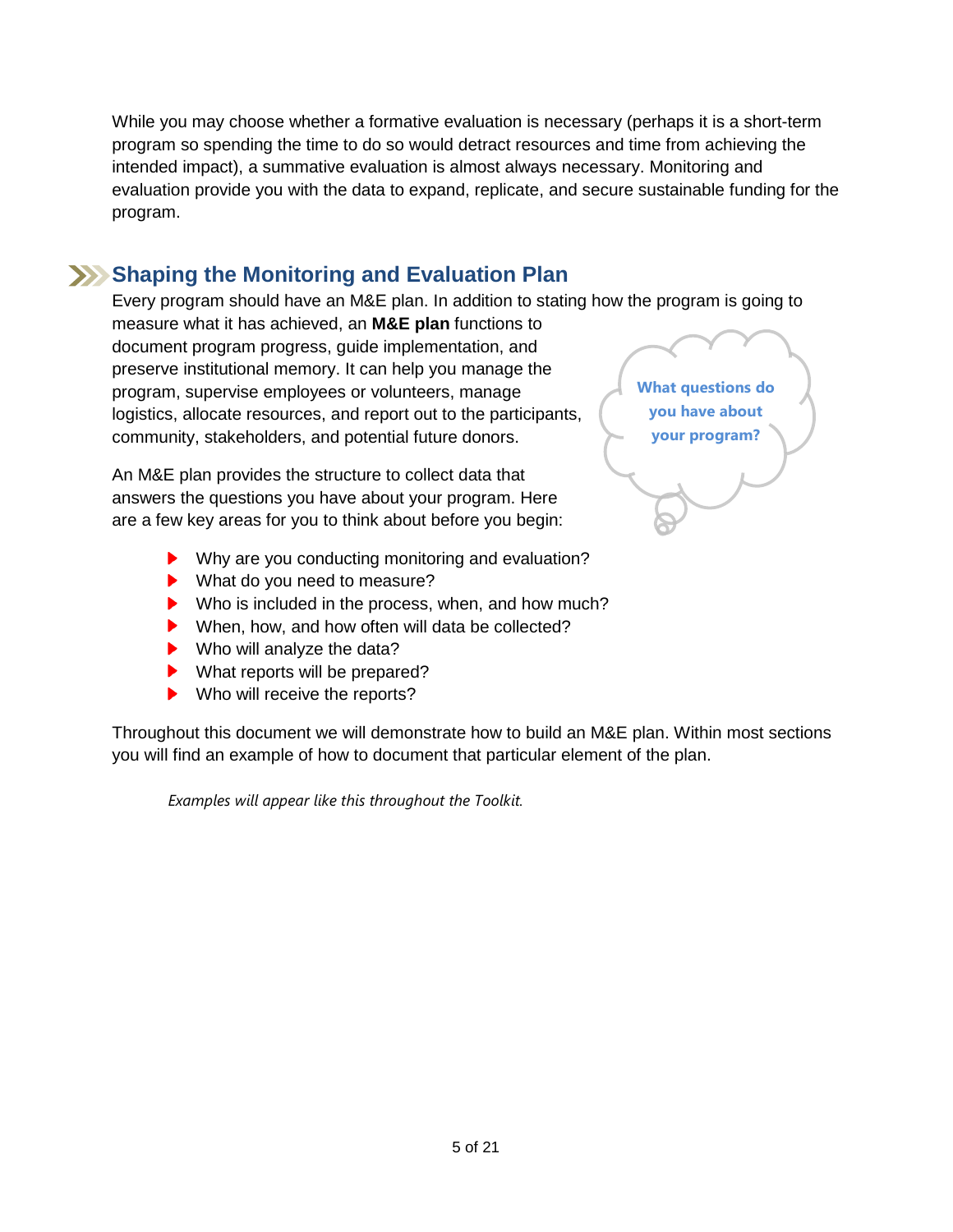## **Establishing the Monitoring and Evaluation Plan Structure**

<span id="page-5-0"></span>The M&E Plan is the fundamental document that will hold the program accountable and tell you whether it made a difference in the problems it sought to address. It includes these 8 components:

- **Problem Statement**
- **Program Description**
- **Logic Model**
- **Community Involvement**
- ▶ Objectives and Indicators
- ▶ Data Collection
- **Analysis**
- **Action**

#### <span id="page-5-1"></span>**Problem Statement**

Create a clear and concise **problem statement** that sets the vision for how you would like the problem to be impacted, what the problem is and why addressing it is important, and a method for how your program will address it.

*Culture Connect's vision is that high school truancy and dropout rates will be counteracted through establishing a peer role model program that increases the amount of culturally relevant afterschool middle school activities to keep students interested and connected to school. Currently tribal efforts have been focused on increasing afterschool activities for high school students, but more efforts need to increase afterschool activities for middle school students. The highest percentages of dropout occur during ninth grade, so students are already disinvested in school by the beginning of high school. Culture Connect will address this problem by coordinating with middle schools to offer a series of afterschool cultural courses taught by high school students to prevent disinvestment by middle school students, help promote the current investment efforts for high school students, and encourage cultural connections.*

### <span id="page-5-2"></span>**Program Description**

Provide a one sentence brief **program description** that includes the needs to be addressed, the proposed services, and the population group(s) to be served.

*Culture Connect engages high school students to act as peer role models for middle school students through afterschool cultural courses to prevent disinvestment in school and encourage cultural connections.*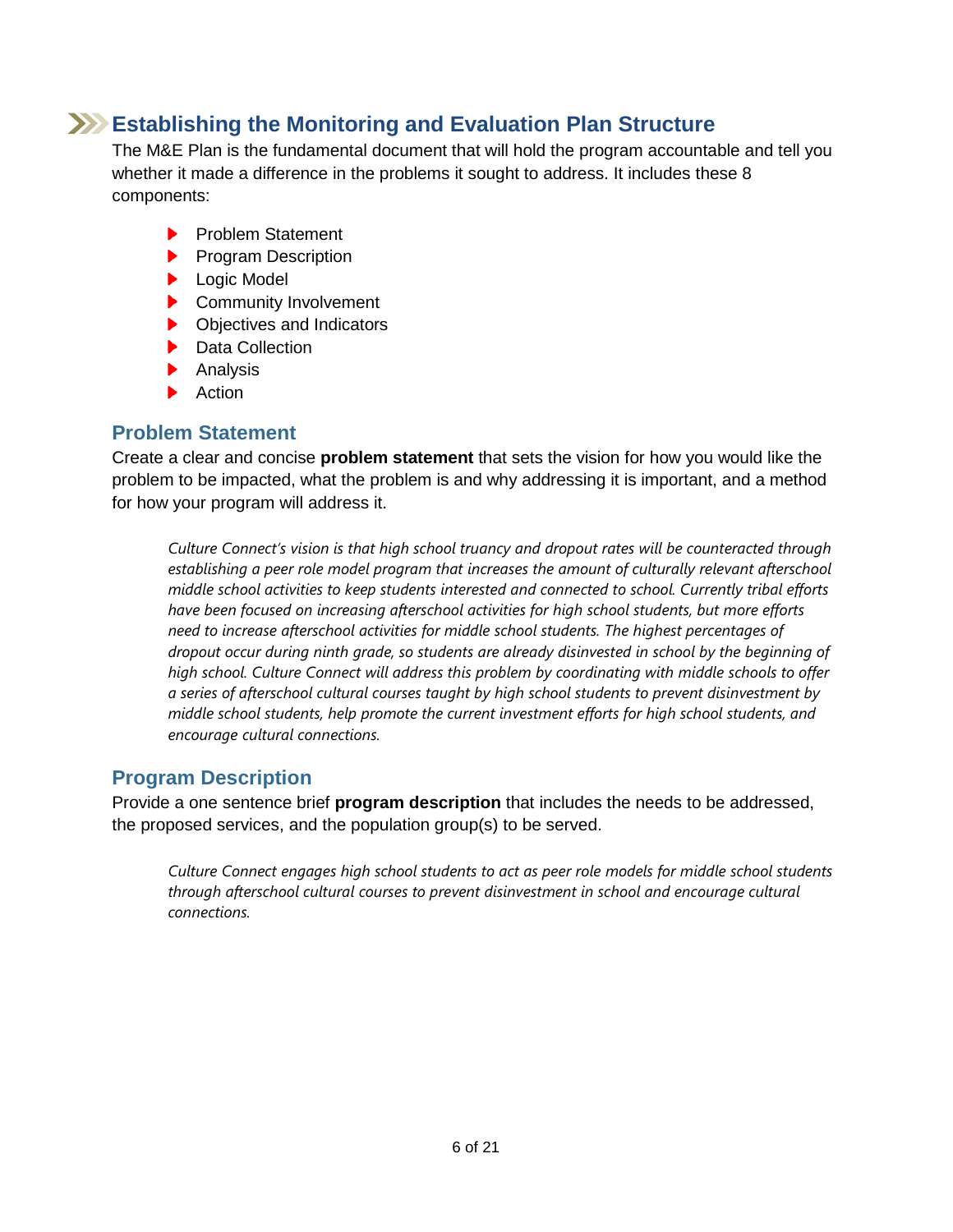## <span id="page-6-0"></span>**Logic Model**

A logic model is a tool that presents the conceptual framework for a proposed project and explains the linkages among program elements.

| <b>Problem Statement:</b>                                                                                                                                                                                                                  |                                                                                                                                                                                                                                                                                                                                                                                                                                                                                                                  |                                                                                                                                                                                                                                                                                                                                                                                                                                                                                                |                                                                                                                                                                                                                                      |  |  |
|--------------------------------------------------------------------------------------------------------------------------------------------------------------------------------------------------------------------------------------------|------------------------------------------------------------------------------------------------------------------------------------------------------------------------------------------------------------------------------------------------------------------------------------------------------------------------------------------------------------------------------------------------------------------------------------------------------------------------------------------------------------------|------------------------------------------------------------------------------------------------------------------------------------------------------------------------------------------------------------------------------------------------------------------------------------------------------------------------------------------------------------------------------------------------------------------------------------------------------------------------------------------------|--------------------------------------------------------------------------------------------------------------------------------------------------------------------------------------------------------------------------------------|--|--|
| <b>Project Goal:</b>                                                                                                                                                                                                                       |                                                                                                                                                                                                                                                                                                                                                                                                                                                                                                                  |                                                                                                                                                                                                                                                                                                                                                                                                                                                                                                |                                                                                                                                                                                                                                      |  |  |
| <b>Inputs</b>                                                                                                                                                                                                                              | <b>Activities</b>                                                                                                                                                                                                                                                                                                                                                                                                                                                                                                | <b>Outputs</b>                                                                                                                                                                                                                                                                                                                                                                                                                                                                                 | <b>Outcomes</b>                                                                                                                                                                                                                      |  |  |
| Inputs are the resources<br>needed to conduct<br>program activities,<br>including the human,<br>financial, organizational,<br>and community resources<br>a program has available to<br>direct toward doing the<br>work.<br>what you invest | <b>Activities are the actions</b><br>and services that are part<br>of program<br>implementation.<br>A program activity might<br>be creating products such<br>as promotional materials<br>and educational curricula,<br>or services, such as<br>education and training,<br>counseling, or health<br>screening.<br>who you reach and what<br>you do<br>For the logic model, each<br>objective should have 5 or<br>less main activities. Any<br>additional or supporting<br>activities will still go in the<br>OWP. | Outputs are the direct,<br>tangible results of those<br>activities, including who<br>will be reached and how<br>many. This is often<br>expressed as a target<br>number of activities<br>completed and/or people<br>served.<br>A program output might be<br>the number of classes<br>taught, meetings held, or<br>materials produced and<br>distributed; program<br>participation rates; or<br>hours of each type of<br>service provided<br>what you create<br><b>Formerly called "Results"</b> | <b>Outcomes are the changes</b><br>that result from these<br>efforts and can occur at<br>the beneficiary, worker,<br>organizational, or<br>community-level.<br>how who you reached<br>benefited<br><b>Formerly called "Benefits"</b> |  |  |

Identify the project goal you are focusing the project to work toward to help focus the planning and development of your project. The project goal should directly address the problem identified in your community, and the elements of the logic model address your project's method of action to change that problem.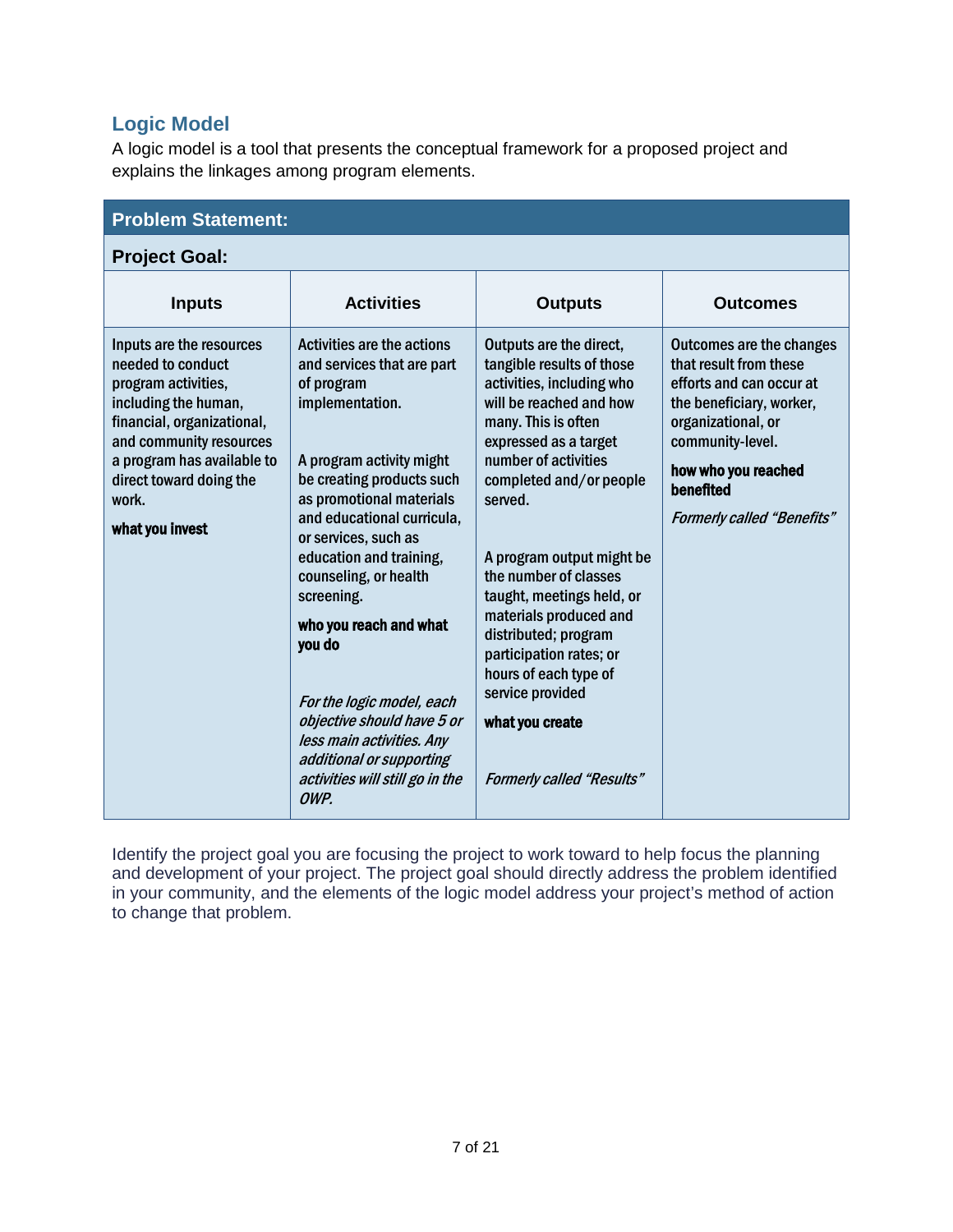<span id="page-7-0"></span>**Inputs** are the resources needed to conduct program activities, including the human, financial, organizational, and community resources a program has available to direct toward doing the work.

- *Program staff*
- *Community room at middle school*
- *Food donations from local grocery store*
- *High school student volunteers*

<span id="page-7-1"></span>**Activities** are the actions and services that are part of program implementation, and can include creating products such as promotional materials and educational curricula, or services, such as education and training, counseling, or health screening.

- *Create culturally-based peer mentoring curriculum*
- *Conduct outreach*
- *Train high school student volunteers*
- *Implement peer mentoring courses*

<span id="page-7-2"></span>**Outputs** are the direct, tangible results of those activities, including who will be reached and how many. This is often expressed as a target number of activities completed and/or people served.

- *Curriculum created for 30 weekly, 2-hour peer mentoring sessions*
- *Outreach materials shared with all middle school students in person, through social media and parent contact*
- *20 middle school students attend 30 weekly, 2-hour peer mentoring sessions between September 2016 and June 2017*

<span id="page-7-3"></span>**Outcomes** are the changes that result from these efforts and can occur at the beneficiary, worker, organizational, or community-level.

> *Students are more invested in school and gain a greater understanding of their culture*

*Please see Appendix #1 for a Sample Logic Model.* 

**Tip**: Start with a clearly identified outcome & *work backwards* through the logic model to ensure that all outputs, activities, and inputs will achieve the desired change.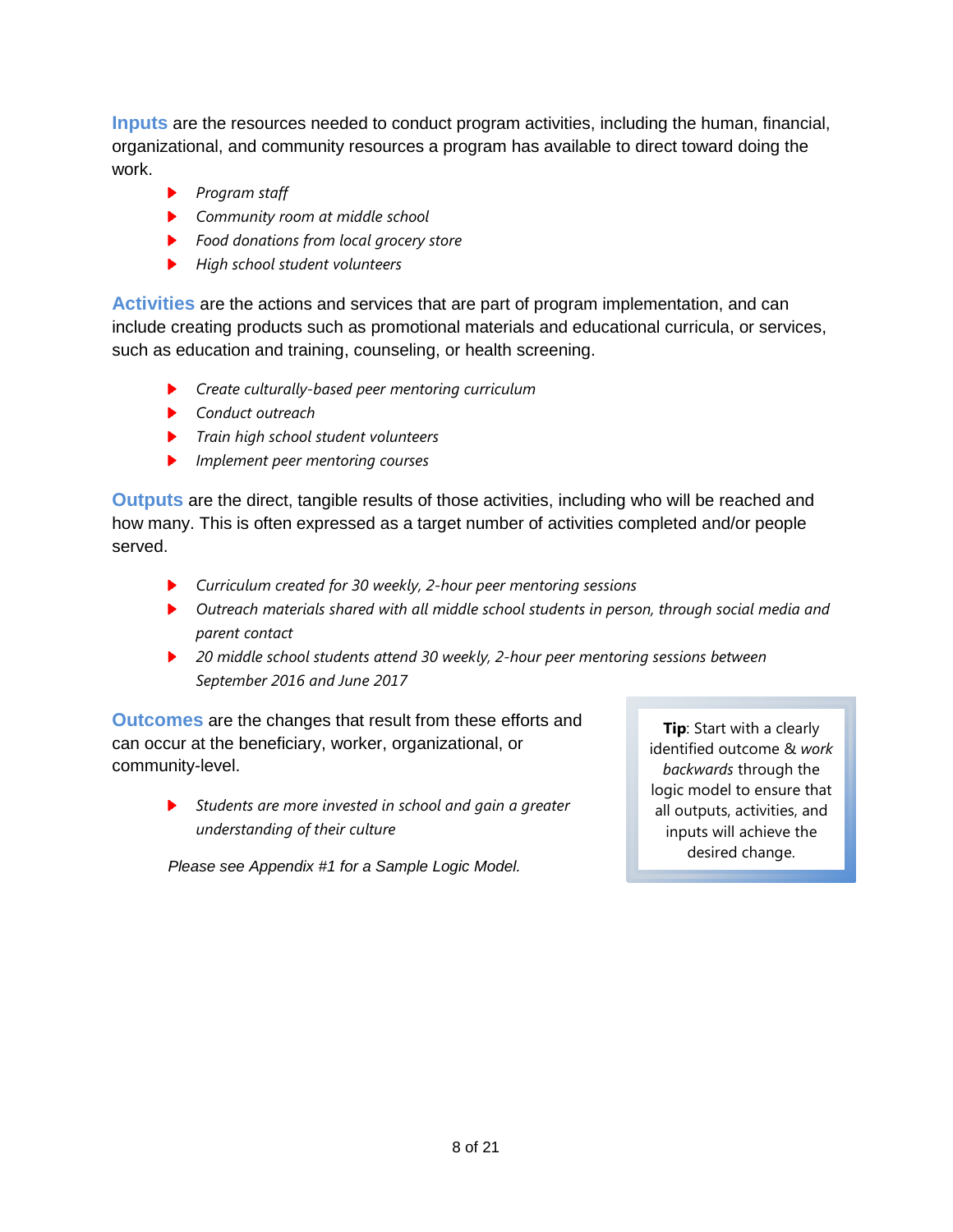## <span id="page-8-0"></span>**Community Involvement**

Gathering community support and input is essential in all stages of the program, from planning to implementation to evaluation. This Toolkit focuses on community involvement in the evaluation process.

**Community Based Participatory Evaluation** (CPBE) is an evaluative approach involving all the **stakeholders** of the program in its evaluation. Program staff, program beneficiaries or participants, the community, and evaluation partners work in conjunction for the benefit of the community.[2](#page-8-1)

Stakeholders jointly work on:

- ▶ Deciding what to ask and how to ask it
- ь Collecting information about the program
- Deciding what to share and how to share it with others ▶
- ь Deciding how to use the information collected to improve the program

Identify stakeholders you want to involve in the evaluation of your program and meet with them regularly to share information, discuss new developments, and make key decisions. Find out what matters to them in regards to your program. Primary stakeholders are beneficiaries, program directors and staff, tribal evaluators, and evaluation partners.[3](#page-8-2)

*Culture Connect will involve primary stakeholders, such as parents, students, school staff, program directors and staff, tribal evaluators, and evaluation partners through monthly meetings at the tribal community center. Minutes will be taken by a member of the program staff and made publicly available through Culture Connect's website and through email to all primary stakeholders. Agendas for monthly meetings will be established at the end of the prior meeting and include input from all primary stakeholders. Topics to be covered include deciding what to evaluate, how and when to collect the information, how to share the results, and how to incorporate the results into program improvement.*

Secondary stakeholders include tribal government leaders, policymakers, community members, cultural authorities and spiritual leaders, tribal colleges, universities, and professional organizations.

*Culture Connect will involve secondary stakeholders, such as tribal leaders, community members, and professional organizations to provide their expertise on issues as they arise in the monthly meetings.*

Value is at the heart of e**valu**ation. CBPE determines what value the program gives back to the community and establishes a plan to measure that value.

**Tip**: Consider creating a Community Advisory Board with your primary stakeholders to ensure that all stakeholders are engaged & their input is integrated into the evaluation.

<span id="page-8-2"></span><span id="page-8-1"></span> <sup>2</sup> Work Group for Community Health and Development. (2016). Participatory Evaluation. *University of Kansas.* <sup>3</sup> Tribal Evaluation Workgroup. (2013, September). A Roadmap for Collaborative and Effective Evaluation in Tribal Communities. *Children's Bureau, Administration for Children and Families, U.S. Department of Health and Human Services.*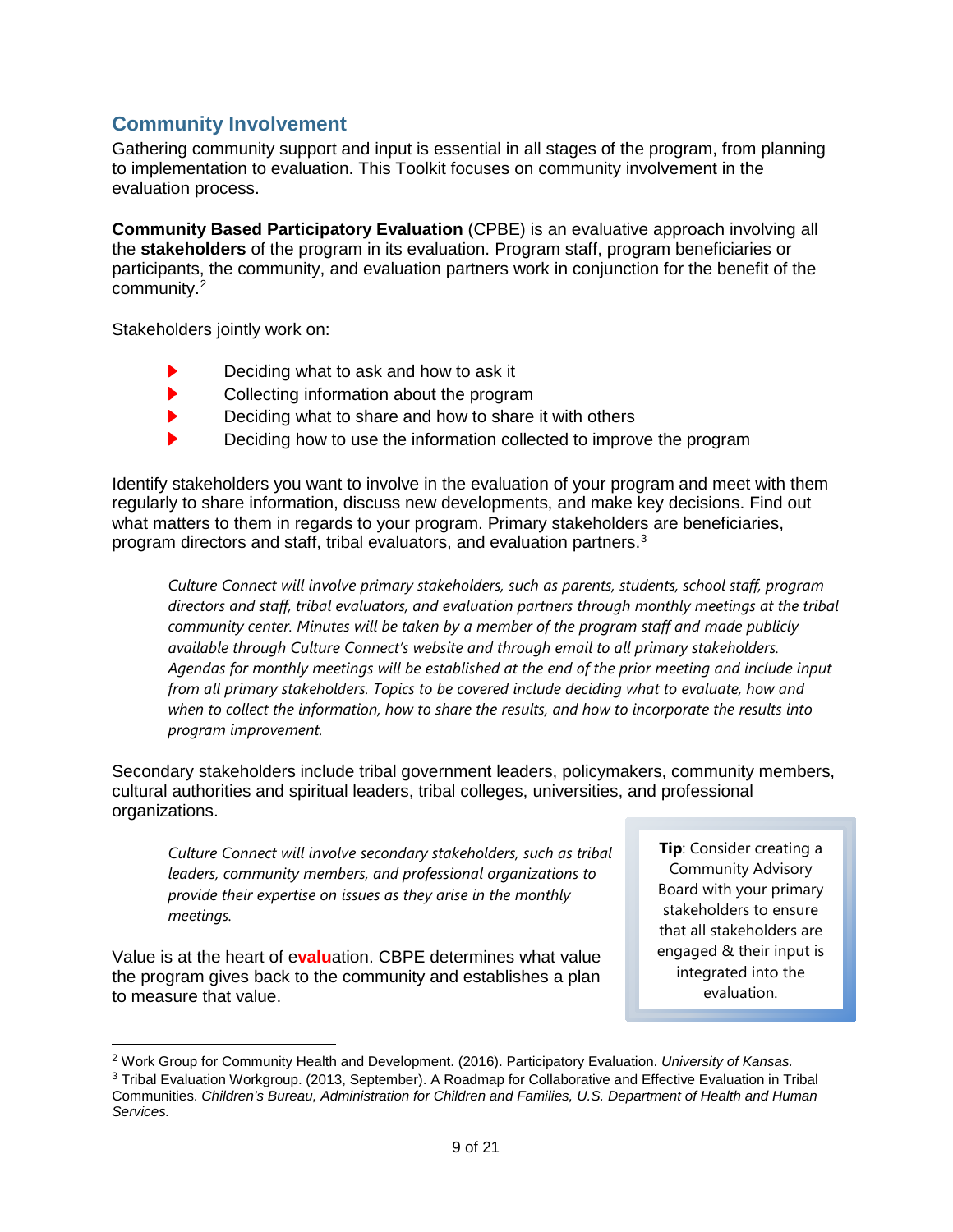#### <span id="page-9-0"></span>**Measuring Value through Monitoring**

As mentioned before, effective monitoring helps you identify what's working, pinpoint and resolve problems, and improve effectiveness and efficiency. Monitoring needs consistent and continuous data collection, but it isn't as time-consuming as it may seem. Most programs routinely collect data through program records and routinely discuss issues as they arise through staff meetings. The key with monitoring is that it is done consistently and continuously so action can be taken in a quick and responsive way.

*One of Culture Connect's objectives is to enroll 20 middle school students by the end of year 1. Program Staff will use administrative data of who is enrolled and demographics about those students to assess who is receiving services, which groups are more highly represented, and if the program is reaching target numbers. Program Staff will also discuss successes and challenges with program activities as they arise at staff meetings.* 

#### <span id="page-9-1"></span>**Measuring Value through Formative Evaluation**

Measuring process, or what the program is actually doing and how well it is doing it, is important for many reasons. Like monitoring, a **formative evaluation** assesses whether program activities and outputs are being implemented as intended and are working to address the problem. The difference here is that a formative evaluation is a time to ask more detailed questions about the quality and effectiveness of the program's activities and outputs. Answers to your monitoring questions should also guide process question formation.

*Culture Connect noticed through monitoring that most of the students who enroll in the afterschool program come from the same homeroom and want to know why that is. Is that teacher using additional outreach methods to encourage her students to enroll? Asking this question in a formative evaluation will guide the program into investing its resources and time into more effective outreach methods.*

#### <span id="page-9-2"></span>**Measuring Value through Summative Evaluation**

Many of the same formative evaluation questions can be asked in a **summative evaluation** by simply putting them in past tense. In fact, program effectiveness and efficiency is best impacted by asking the same questions throughout and after the program, that way you can track impact on participants over time.

*Culture Connect wants to know… Did we reach enough people? What aspects of the program worked well? What aspects didn't? Was it the right solution?* 

Many summative evaluation indicators focus on end of program targets; however, in order to truly see the bigger picture of the value your program created, evaluation should also be done after the program ends to measure intermediate and/or long-term impact on participants.

*Culture Connect will monitor the dropout rates of the participants over the course of their time in high school to assess whether the program made any intermediate or long-term impact.*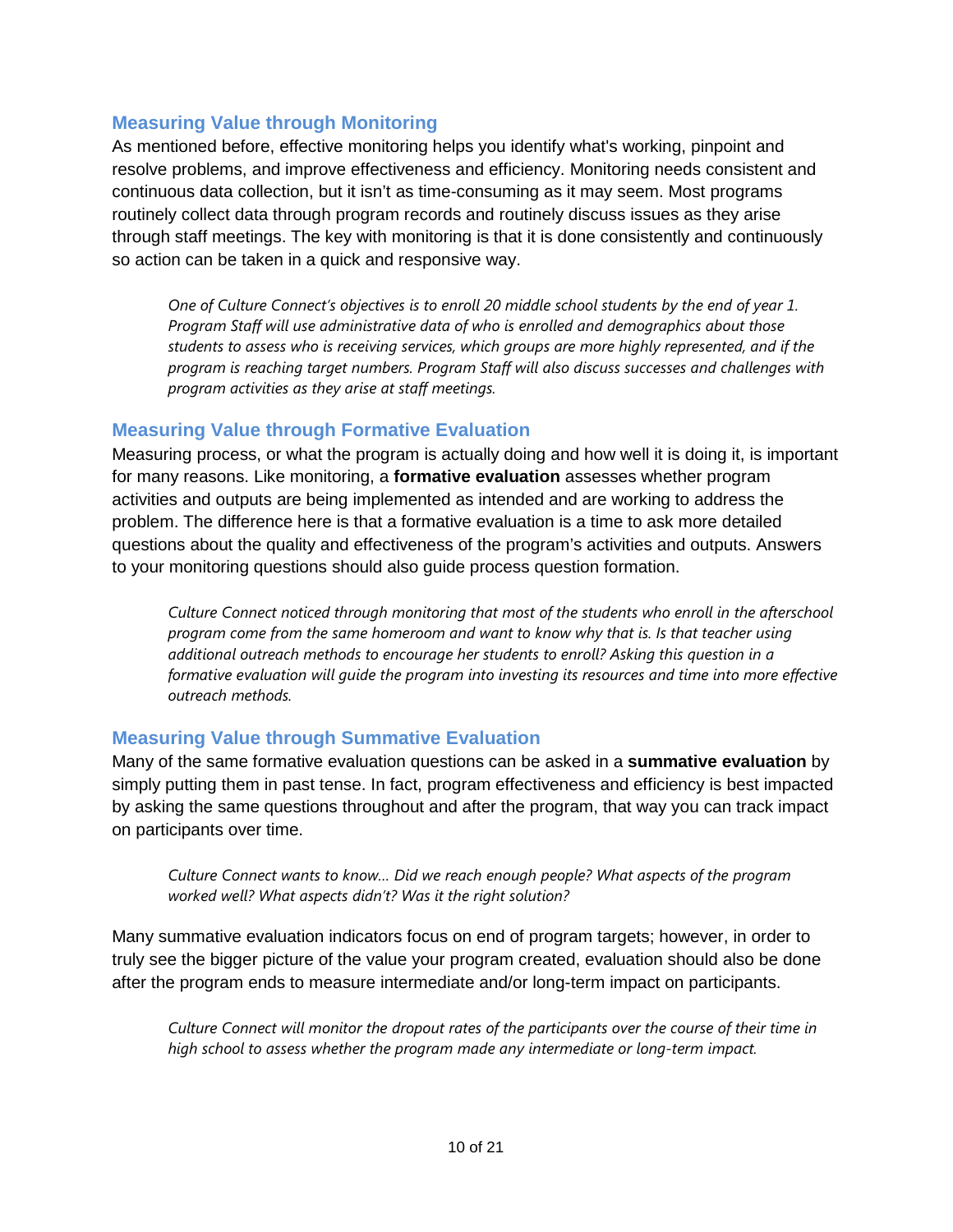## <span id="page-10-0"></span>**Indicators and Objectives**

#### <span id="page-10-1"></span>**Indicators**

**Indicators** are measurable signs that something has been done or that something has been achieved. Indicators measure change from where the program is now compared to a **baseline**, or an assessment of the population before your program starts, allowing you to better understand the value your program is creating. Each project should have only one indicator for each outcome from the logic model and each objective.

#### **baseline**

an assessment of the population before your program starts

#### <span id="page-10-2"></span>**Objectives**

Effective objectives ensure that the conditions in the problem statement will be addressed, lives of community members and beneficiaries will improve, and the intended impact is feasible.

Each objective should be SMART and contain the 4 elements italicized below.

- **Specific** in identifying the outcome that will be achieved and include one *indicator* that measures how the project will demonstrate that outcome has been achieved.
- **Measurable** using quantifiable or objective terms in describing how progress and completion will be measured and include a *target* that measures the intended extent of change.
- **Achievable** given the proposed time frame, approach, and resources.
- **Relevant** to the problem statement, program goal, and the long term goals of the community to be served and include the exact *population* to be served.
- **Time-bound** with a *timeline* reflecting completion within or at the end of the program period.

*By the end of 12 months (timeline), there will be a 50% increase (target) in culturally-relevant peer mentoring activities (indicator) for tribal youth (population).*

*By the end of 36 months (timeline), there will be a 15% increase (target) in cultural identity (indicator) of middle school students at ABC middle school (population).*

By putting the indicator inside each objective, the objectives become outcome-focused, rather than output-focused. Each objective then directly corresponds to achieving a specific outcome that directly addresses a condition identified in the problem statement. You can trace the logical process for how all of these components interact.

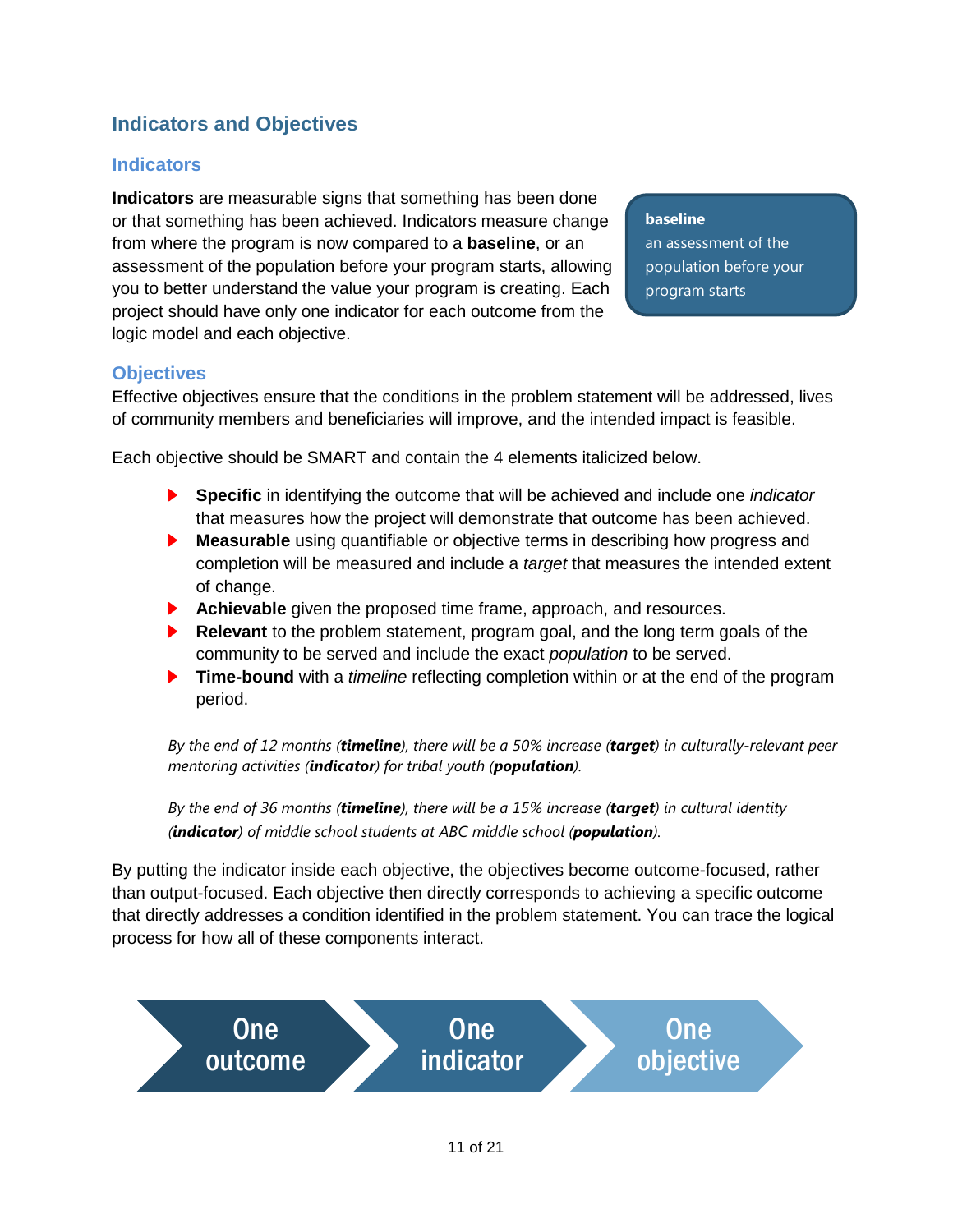## <span id="page-11-0"></span>**Data Collection**

#### <span id="page-11-1"></span>**Strategy**

The **data collection strategy** is the approach you will take to measure the value you are creating through your program. The data collection strategy has 3 components:

- **Timeline** a schedule for when you will collect data
- **Source** from whom or where you will collect data
- **Method** how you will collect the data

#### <span id="page-11-2"></span>**Methods**

*Interviews* involve asking specific questions aimed at getting information that will enable indicators to be measured. Questions can be open-ended or close-ended. Interviews can be a source of qualitative and/or quantitative information and can be used with almost anyone who has some involvement with the program. One of the benefits of interviews is that they are highly flexible; they can be done in person, on the telephone, or through a videoconferencing technology like FaceTime or Skype.

*Surveys* are similar to interviews in that they ask specific questions to people involved in the program. They are different because they can be filled out and returned anonymously. That is one of the perks of using surveys since the anonymity could encourage more honesty from those involved. Additionally, using this method allows you to reach many more people because of the time and resource saving benefits.

*Focus groups* are about 6-12 people interviewed together by an interviewer who asks questions typically focused around a specific topic or issue. This can be a useful way of getting opinions from a large sample of people, especially the beneficiaries of the program who are directly impacted. However, there are some downsides to this method. Sometimes people can influence one another either to say something or to keep quiet.

*Community meetings* are gatherings of a fairly large group of beneficiaries to offer their input on specific questions, problems, and situations. Community meetings are another useful way of getting opinions from a large sample of people, especially beneficiaries. They allow people the program directly impacts to have a voice and feel a sense of ownership over the process. Sometimes these meetings can be difficult to facilitate due to the number of people involved, potential sensitive issues, and time constraints.

*Administrative Data* is a built-in source of data because staff already has direct involvement in the management of the program. You can use structured forms to measure specific indicators, and because it is part of a program employee's scope of work, it is relatively cheap and not time-consuming. The validity and bias of staff reports depends on the employee's discipline and insight into the program.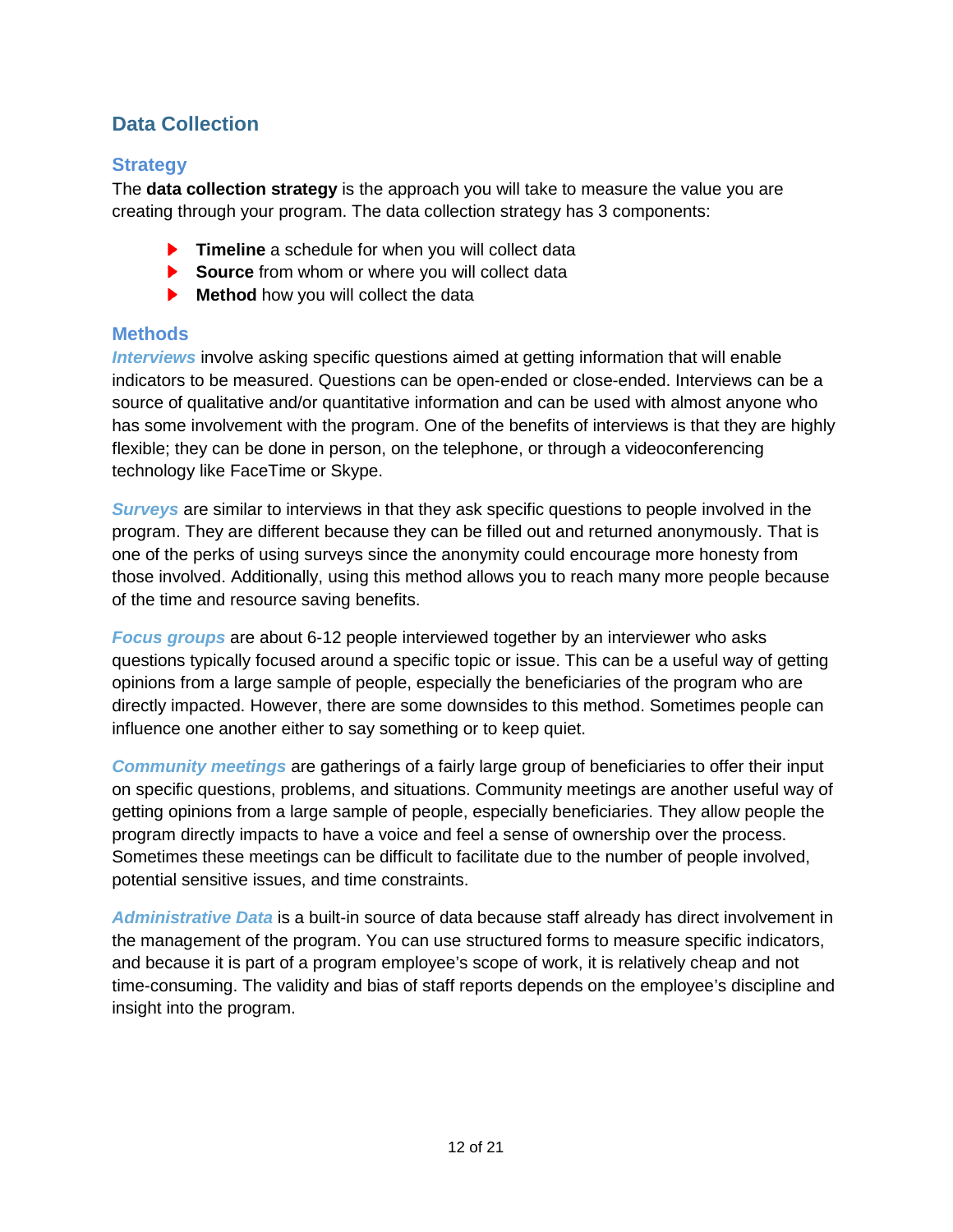Feel free to adapt a mixture of styles to suit your community's preferred style of engagement and your program's needs.

*Culture Connect used a focus group to gain insight from the beneficiaries about their outlooks on school investment. They also gave the beneficiaries a ranking scale to rank what their priorities are for the program, and offered a write-in section at the bottom to list suggestions on how to improve various aspects of the program.*

#### <span id="page-12-0"></span>**Data Collection Tool**

Below are some questions that can guide the creation of your program's **data collection tool**, or the instrument you use to collect the data from the source.

| <b>Monitoring</b>                                                                                | <b>Formative</b>                                                                         | <b>Summative</b>                                                                  |
|--------------------------------------------------------------------------------------------------|------------------------------------------------------------------------------------------|-----------------------------------------------------------------------------------|
| Who participates in the program?                                                                 | Are we reaching enough people?                                                           | What difference did you make?                                                     |
| What outreach methods are most<br>effective?                                                     | What is the program's quality of<br>activities or outputs?                               | Who benefitted from the program?                                                  |
| How many people or communities<br>were reached or served?                                        | Do program staff need additional<br>training?                                            | What impact did the program have<br>on its participants?                          |
| Were the targeted numbers reached?                                                               | What is working well?                                                                    | Was the benefit greater with this<br>program as compared with another<br>program? |
| How is the program being<br>implemented?                                                         | What aspects of the program do not<br>seem to be working as well as<br>intended and why? | Did all types of participants benefit<br>from the program?                        |
| Is the program being implemented<br>as it was designed?                                          | Are there any challenges or<br>misconceptions about the program?                         | Did the program increase<br>participants' awareness, knowledge<br>and skills?     |
| Do the participants have a consistent<br>understanding of the program's<br>goals and objectives? | How well is it addressing the most<br>important root causes?                             | Did program increase better<br>decision-<br>making/attitude/behavior?             |
| Are participants satisfied?                                                                      | Is it still the right solution?                                                          | Does the benefit of the program<br>warrant the cost?                              |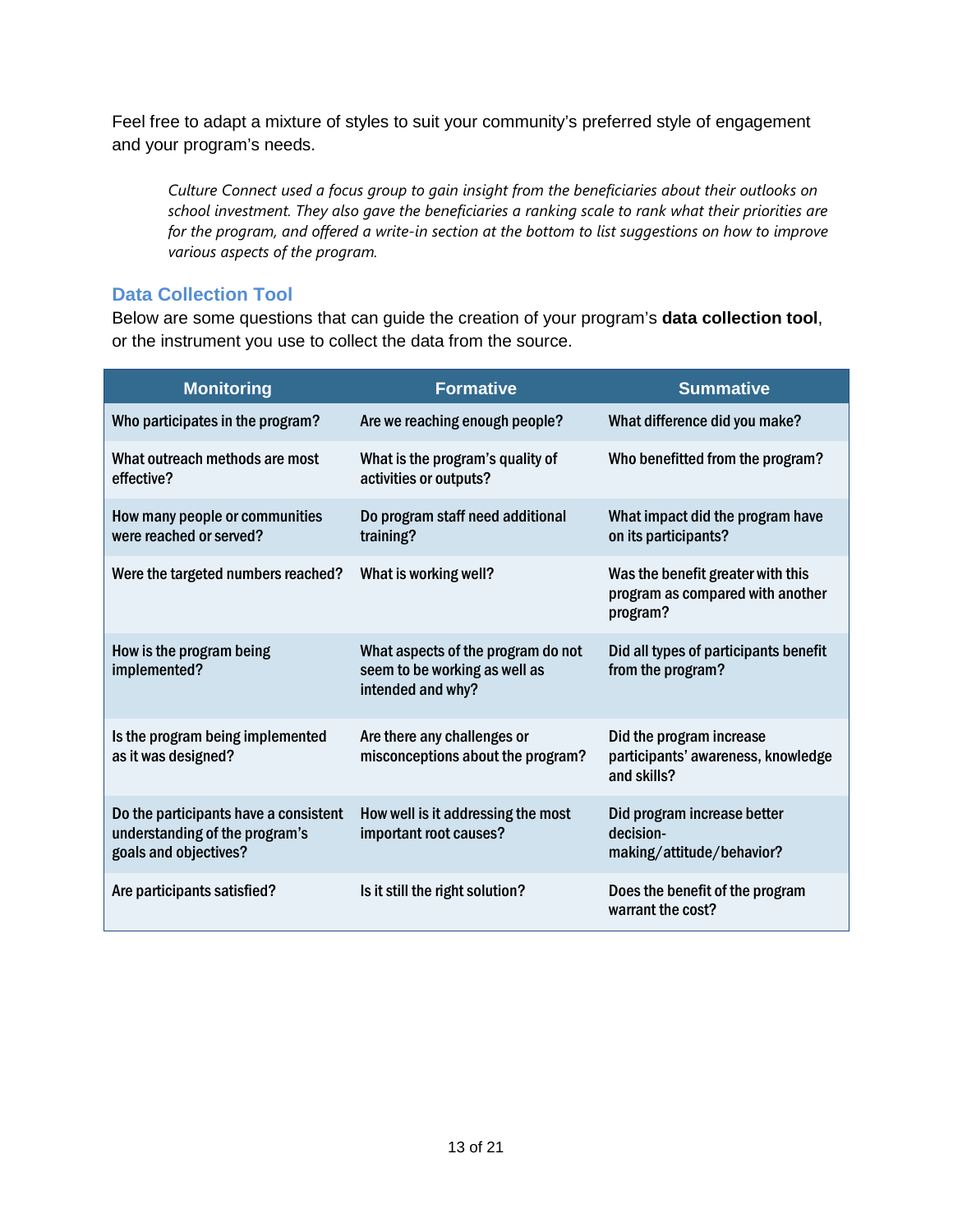### <span id="page-13-0"></span>**Analysis**

Analysis is the process by which you evaluate data to form an understanding of patterns, trends, and/or themes. Analysis can be broken into three categories: **quantitative**, the examination and interpretation of quantifiable or numbers-based information, **qualitative**, the examination and interpretation of descriptive or thematic information, and **mixed methods**, or a mix of quantitative and qualitative. The type of analysis you conduct depends on how you collect your data.

#### <span id="page-13-1"></span>**Quantitative Analysis**

Some of the most accessible methods of quantitative analysis for program evaluation include: measures of central tendency and charts and graphs.

*Measures of Central Tendency* are used to find the center point of a data set. A data set is a collection of related data. Mean, median, and mode are measures of central tendency.

#### **quantitative analysis**

the examination and interpretation of quantifiable or numbersbased information

#### **qualitative analysis**

the examination and interpretation of descriptive or thematic information

**mixed methods analysis** a mix of quantitative and qualitative analyses

*Culture Connect has 3 data sets that use measures of central tendency for analysis, including the total number of participants, participants' family incomes, and participants' homeroom teachers.*

The **mean** is the total number of values divided by all the number of cases, or the average of a set of values. The mean, or average, can be used to indicate the price per unit for a program. For example, the mean could be used to indicate the cost of a program per participant.

*Culture Connect uses \$80 per week for its programmatic activities. There are 20 middle school participants. \$80/20=\$4 per participant per week to conduct Culture Connect's activities.*

While the mean is useful, **outliers**, or exceptionally high or low numbers, can skew the overall interpretation of the information. The **median**, or the middle most number when all cases are aligned from lowest to highest, can provide a better understanding of central tendency when there are outliers present in the data set. Culture Connect has a total of 18 families, with 15 families with an annual income of around \$20,000, 1 family with \$30,000,

1 family with \$35,000, and 1 family with \$125,000. The mean indicates that the participants' families make \$27,222 per year. However, that is over \$7,000 above what most families actually make. This illustrates how one outlier can skew the information.

*Out of 18 families the median family income of Culture Connect's participants' families is \$20,000, a more accurate reflection of socioeconomic status than the mean of \$27,000.*

#### **measures of central tendency**

measure the center point of a data set and include mean, median, and mode.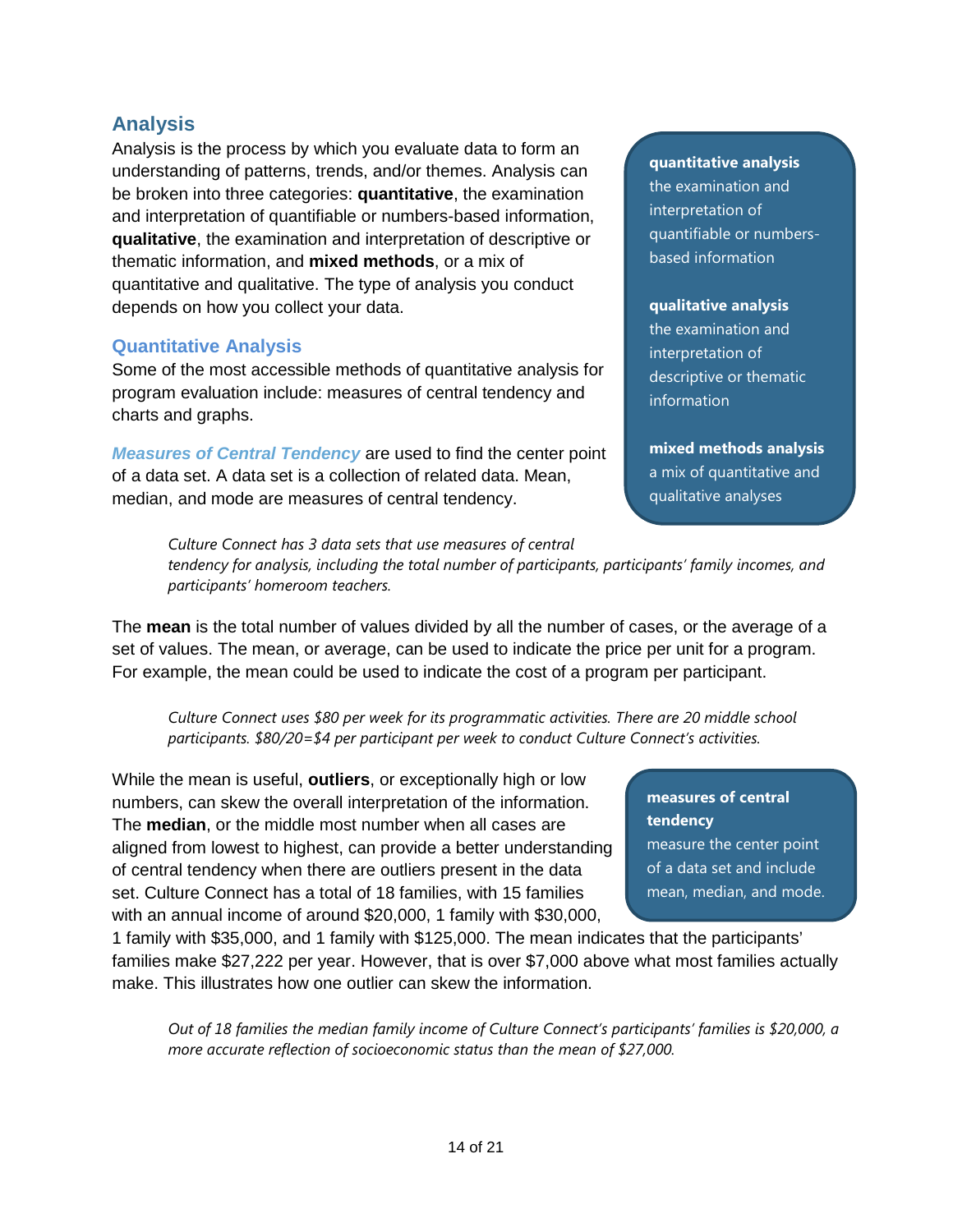The **mode,** or the most frequently occurring number from a data set, can also provide additional analysis and prevent outliers from skewing the data. In the family income example, the mode also tells you that \$20,000 is a more accurate reflection of family income levels of participants since it is the most frequently occurring income level. The mode is also helpful when understanding which subgroup, or smaller section of a data set, occurs most frequently.

*Culture Connect's participants come from 4 homerooms, which they have labeled homeroom A, homeroom B, homeroom C, and homeroom D. 10 participants come from homeroom A, 5 come from homeroom B, 3 come from homeroom C, and 2 come from homeroom D. The mode, or most frequently occurring subgroup within the homeroom data set, is homeroom A.*

*Graphs and Charts* visually depict information that might have not been readily apparent in only the form of raw numbers. Which graph or chart you decide to use is based on the type and number of variables and the relationship between those variables. A **variable** is any attribute that can be described, measured, or counted. They are called variables because that attribute varies

**variable** any attribute that can be described, measured, or counted

depending on each unique unit. For example, participants' ages represent a variable because their ages are an attribute that can be measured. Their age (variable) varies depending on which participant (unique unit) you measure.

**Bar graphs** visualize comparisons between two or more different variables.

*Culture Connect uses bar graphs to show dropout rates of program participants compared to the average dropout rates of other students in their grade.*

**Line graphs** provide a visual representation of trends over time.

*Culture Connect uses a line graph to represent the dropout rates of 9th graders for the past 10 years to show how dropout rates have changed over time.*

**Pie charts** show how percentages or proportions make up the whole data set.

*Culture Connect uses a pie chart to represent the proportion of total participants that are interested in each cultural activity offered.*

**Scatter plots** are used to display and compare each unique data item to visualize trends or groupings.

*Culture Connect uses a scatter plot to display where each participant lives in their community.*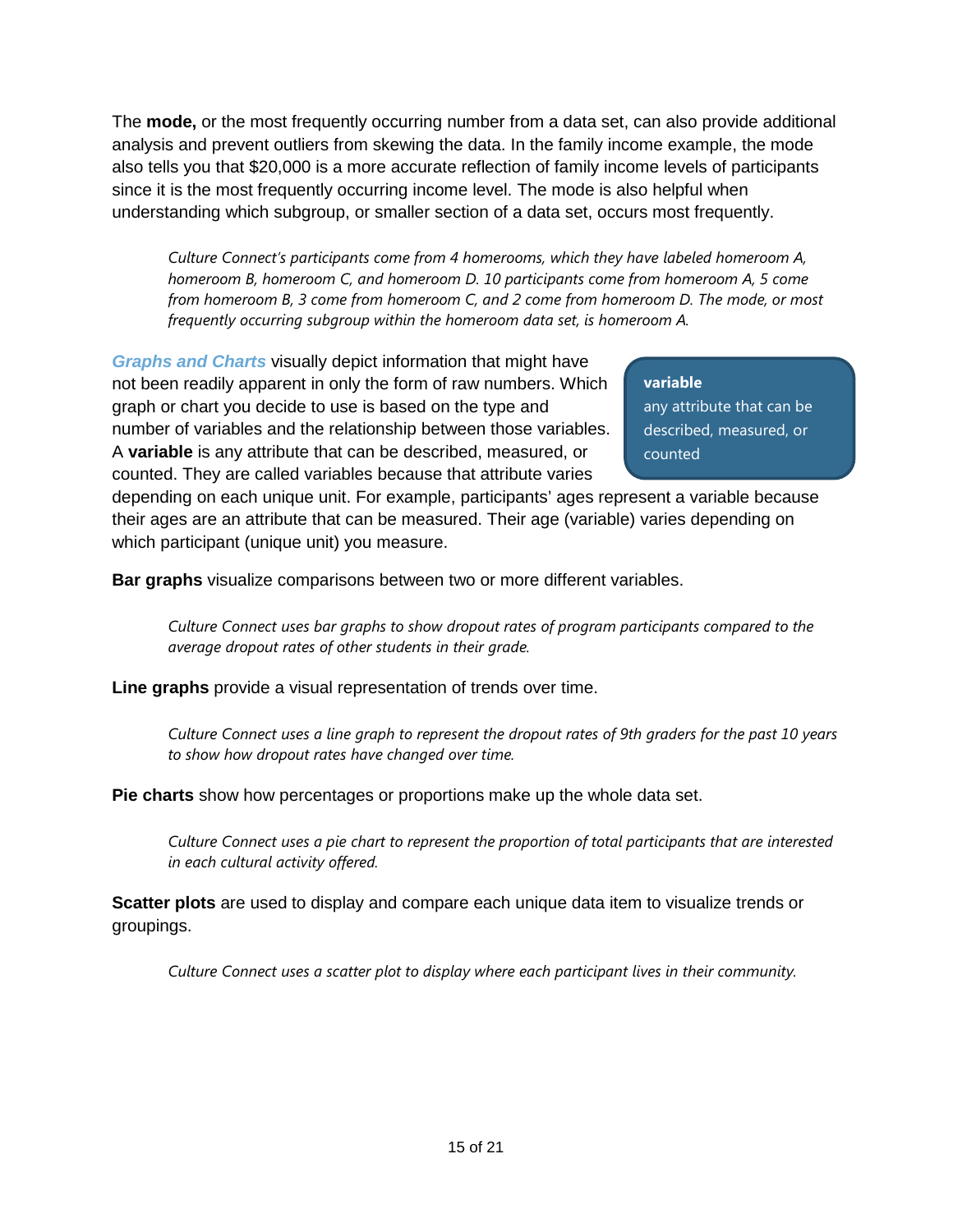## <span id="page-15-0"></span>**Qualitative Analysis**

Some of the most accessible methods of qualitative analysis for program evaluation include: coding, categorizing and clustering themes or concepts, and case studies.

**Coding** is the process of sorting and organizing qualitative data into different themes. Qualitative data comes from a variety of sources, including quotes from reports, stories, pictures, and film, to open ended responses in surveys, interviews, and questionnaires. The first step is to review your sources of data to discover any distinct themes that may emerge. Then code the different concepts that the sources discuss into short one to three

#### **coding**

process of sorting and organizing qualitative data into different themes

word concepts that easily convey the primary idea of that theme. As the documents are being read and reread, new ideas and concepts may emerge to create new and different codes, also called **emergent codes**. You may also have some **pre-set codes**, or specific themes that you already know you want to analyze or know exist in the data.

*After collecting qualitative data through surveys, Culture Connect would analyze the data using preset codes, such as cultural pride, connecting with high school students, positive school engagement, and negative school engagement. Some emergent codes might include better home life, selfconfidence, and grades.*

*Categorizing and clustering* these coded sentences, pictures, survey responses, and other data together allows you to see new connections. These new connections and groupings will allow larger thematic ideas to emerge. Additionally, frequency counts, or the number of times a specific code is recorded, can illustrate the most commonly occurring issues. This method of counting the frequency of codes can reinforce common knowledge and indigenous ways of

knowing, while also bringing new perspectives to your program that you may have not otherwise realized in day-to-day programming.

*Case studies* are in-depth explorations of a person, group, or program. Case studies have many similarities to storytelling. You can think of case studies as gathering the stories of your beneficiaries and demonstrating the personal impact of your program. Indigenous ways of knowing and indigenous evaluation often share the promising practices of a program, through the use of stories, which is closely aligned case study methodology.

**Tip**: Create a storyboard with quotes from each code, or theme, to visually present the data. This can help you organize and understand the bigger picture.

*Culture Connect interviews a new participant each week to share their stories with community members. Questions in the interview include how they felt about school before the program, what they are learning as a result of the program, how they feel about going to high school, and how having a peer role model already in high school when they get there will impact their school investment.*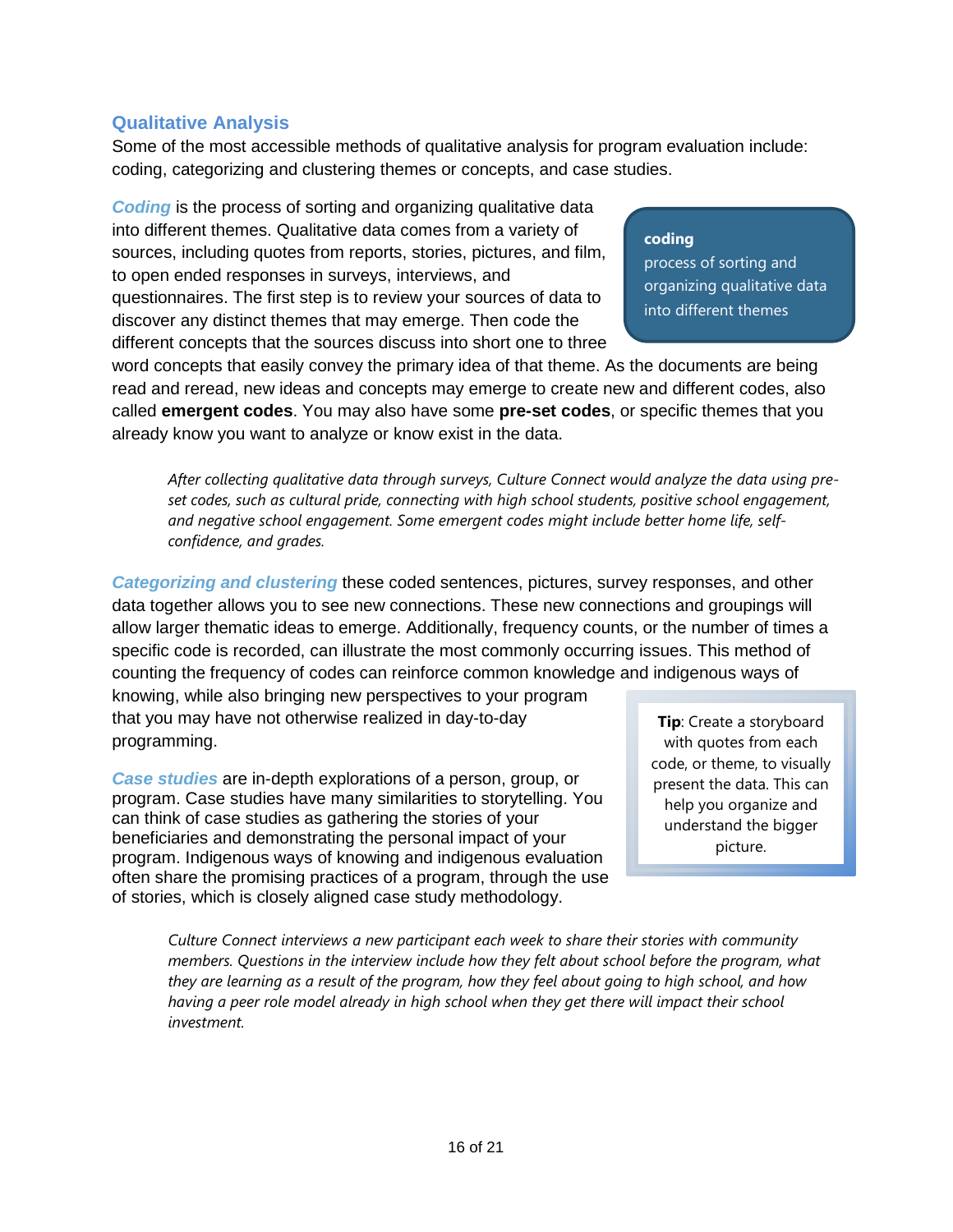<span id="page-16-0"></span>**Mixed methods** combine the use of quantitative and qualitative analysis so that evaluation can be more responsive to how you want to measure the value your program is creating. From an indigenous perspective, a mixed method analysis marries together the richness of qualitative knowledge, stories, and community solutions while also incorporating quantitative knowledge, data, and facts to better understand the full picture of a program.

*There are many more advanced quantitative and qualitative analysis methods that are not included in this Toolkit. Resources for those methods can be found in the Resources List located after the Conclusion of the Toolkit.*

#### <span id="page-16-1"></span>**Action**

Acting on the evaluation findings involves two primary activities: disseminating information and improving the program.

<span id="page-16-2"></span>**Dissemination** makes information available and usable to various audiences through a wide variety of formats. [4](#page-16-4) While dissemination typically involves creating and sharing a report, other less formal ways are also great opportunities to share information and celebrate successes including:

- Digitally through emails and social media
- In print through letters and displaying one-page fact sheets around the community
- **Hosting community dinners or open-house nights where beneficiaries tell stories of** what the program has meant to or done for them

*Culture Connect creates a small write up of data collected in the case study interviews and includes a picture to share on their Facebook page weekly. Culture Connect also hosts a community dinner at the end of each year's program so that beneficiaries can share their stores of how Culture Connect impacted them.*

Some audiences need to see graphs and charts, while other audiences need to see something more visually engaging, such as an infographic or video of a beneficiary telling their story. Whichever dissemination format you choose depends on the audience and the intended use.

<span id="page-16-3"></span>**Improvement** allows the program to utilize evaluation findings to increase effectiveness and efficiency.

If you ask who is participating in the program, and the answer is different from whom the program intended to include, how will you involve more or other participants? If you ask whether some recruitment efforts are better than others, how will you adapt your recruitment strategy to increase efforts that work best? These are examples of how to utilize your evaluation findings for increasing programmatic effectiveness and efficiency. Having a plan in place for how you will act on the findings of the analysis is critical. While you may not have those roles decided before the evaluation, you should set up a time that all primary stakeholders can review the findings so those roles and the action plan can be established.

<span id="page-16-4"></span> <sup>4</sup> Evaluation Research Team. (2009, February). Disseminating Program Achievements and Evaluation Findings to Garner Support. *Centers for Disease Control and Prevention, U.S. Department of Health and Human Services.*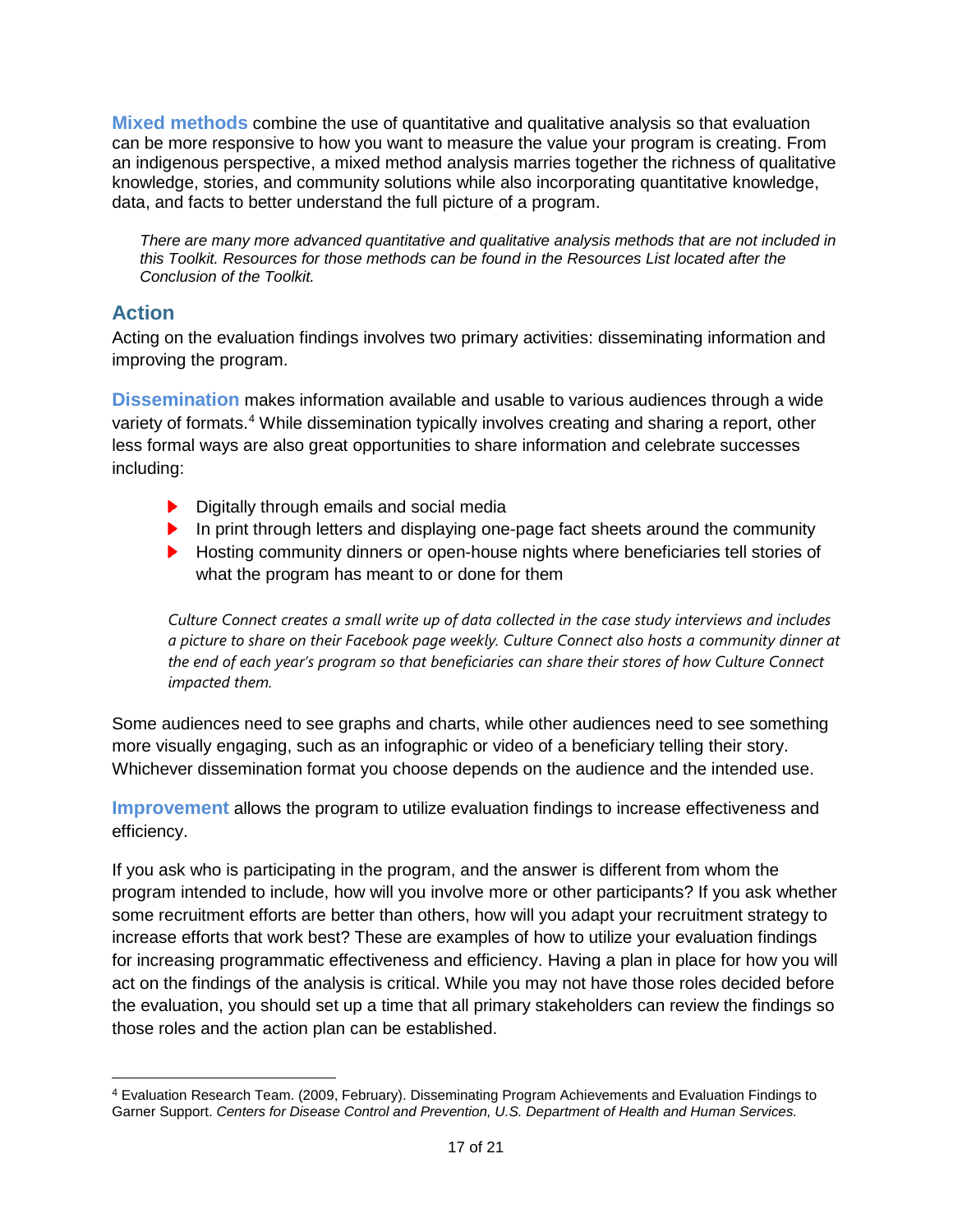| Objective: By the end of 12 months (timeline), there will be a 50% increase (target) in culturally-relevant<br>peer mentoring activities (indicator) for tribal youth (population).   |                                                                             |                        |                                            |                 |                                                                                                                                    |
|---------------------------------------------------------------------------------------------------------------------------------------------------------------------------------------|-----------------------------------------------------------------------------|------------------------|--------------------------------------------|-----------------|------------------------------------------------------------------------------------------------------------------------------------|
| <b>Indicator</b>                                                                                                                                                                      | <b>Data Collection</b><br><b>Timeline</b><br><b>Source</b><br><b>Method</b> |                        |                                            | <b>Analysis</b> | <b>Action</b>                                                                                                                      |
| <b>Culturally</b><br><b>Relevant Peer</b><br><b>Mentoring</b><br><b>Activities</b>                                                                                                    | <b>Culture Connect</b>                                                      | Administrative<br>Data | <b>Baseline and</b><br>end of 12<br>months | Graph           | Shared with staff                                                                                                                  |
| Objective: By the end of 36 months (timeline), there will be a 15% increase (target) in cultural identity<br>(indicator) of middle school students at ABC middle school (population). |                                                                             |                        |                                            |                 |                                                                                                                                    |
| <b>Indicator</b>                                                                                                                                                                      | <b>Data Collection</b>                                                      |                        |                                            | <b>Action</b>   |                                                                                                                                    |
|                                                                                                                                                                                       | <b>Source</b>                                                               | <b>Method</b>          | <b>Timeline</b>                            | <b>Analysis</b> |                                                                                                                                    |
| <b>Cultural Identity</b>                                                                                                                                                              | <b>Participants</b>                                                         | <b>Survey</b>          | <b>Pre and Post Test</b>                   | Case study      | <b>Beneficiaries</b><br>share stories at<br>community<br>dinner<br><b>Report shared</b><br>with Community<br><b>Advisory Board</b> |

*Below is an example of how Culture Connect would strategize data collection, analysis, and action.*

*Please see Appendix #2 for a Sample Action Plan.*

## <span id="page-17-0"></span>**XX** Conclusion

How you decide to monitor and evaluate should be responsive to your program and community context. An M&E plan should be treated as a living document that can be revisited and edited as additional information arises about community, beneficiary, and program needs. By asking yourself what value you want your program to give back to the community, you are able to better understand how that value should be measured in a way that is appropriate for your community. Ultimately, your community's ways of creating knowledge through experience, observation, and interpretation should guide how you establish your M&E Plan.

You can find additional helpful resources in the Resource List and the Appendices with samples of documents discussed throughout the Toolkit.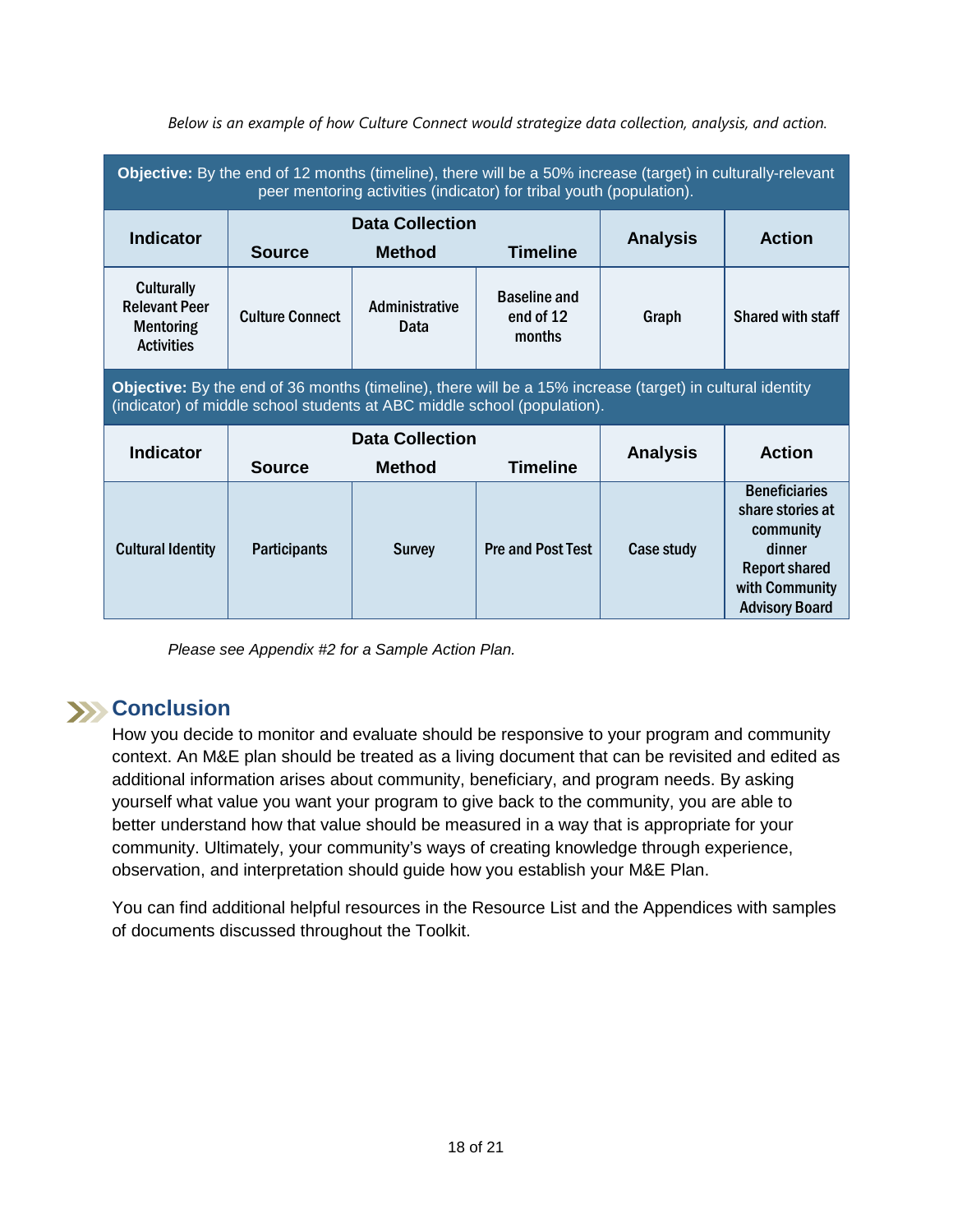## <span id="page-18-0"></span>**Resource List**

- Chilisa, B. (2012). Indigenous Research Methodologies. Thousand Oaks, CA: *SAGE Publications*.
- Evaluation Research Team. (2009, February). Disseminating Program Achievements and Evaluation Findings to Garner Support. *Centers for Disease Control and Prevention, U.S. Department of Health and Human Services*.
- Keene, K., Keating, K., & Ahonen, P. (2016). The Power of Stories: Enriching Program Research and Reporting. OPRE Report# 2016-32a. *Office of Planning, Research and Evaluation, Administration for Children and Families, U.S. Department of Health and Human Services.*
- LaFrance, J. & Nichols, R. (2012) Indigenous Evaluation Framework. *American Indian Higher Education Consortium*.
- LaFrance, J., & Nichols, R. (2006, Winter). Indigenous Evaluation: Respecting and Empowering Indigenous Knowledge. *Tribal College Journal*, *18*(2).
- Tribal Evaluation Workgroup. (2013, September). A Roadmap for Collaborative and Effective Evaluation in Tribal Communities. *Children's Bureau, Administration for Children and Families, U.S. Department of Health and Human Services*.
- Work Group for Community Health and Development. (2016). Participatory Evaluation. *University of Kansas*.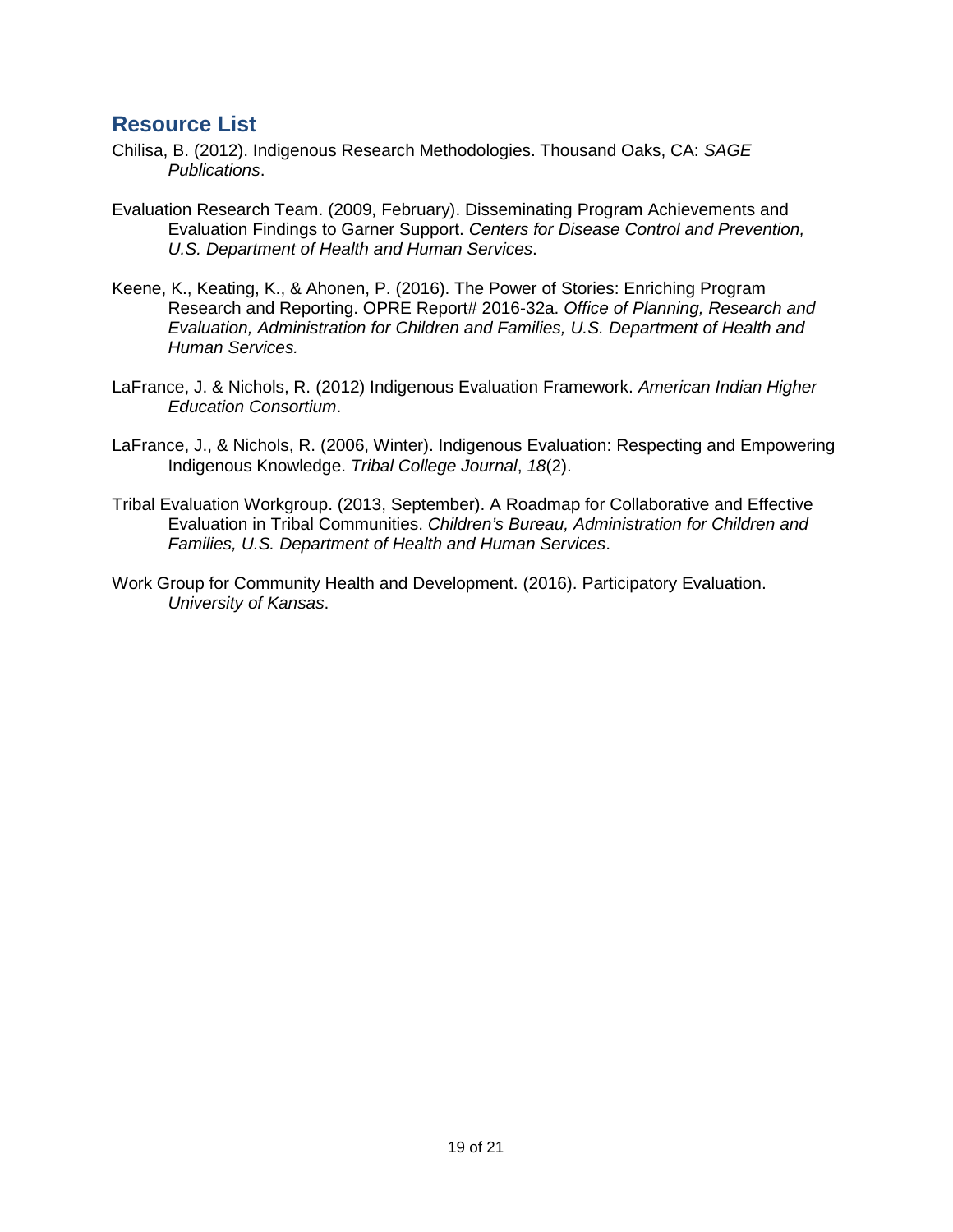# **Appendix 1: Sample Logic Model**

<span id="page-19-0"></span>

| <b>Problem Statement:</b> |                |                 |  |  |  |
|---------------------------|----------------|-----------------|--|--|--|
| <b>Project Goal:</b>      |                |                 |  |  |  |
| <b>Activities</b>         | <b>Outputs</b> | <b>Outcomes</b> |  |  |  |
|                           |                |                 |  |  |  |
|                           |                |                 |  |  |  |
|                           |                |                 |  |  |  |
|                           |                |                 |  |  |  |
|                           |                |                 |  |  |  |
|                           |                |                 |  |  |  |
|                           |                |                 |  |  |  |
|                           |                |                 |  |  |  |
|                           |                |                 |  |  |  |
|                           |                |                 |  |  |  |
|                           |                |                 |  |  |  |